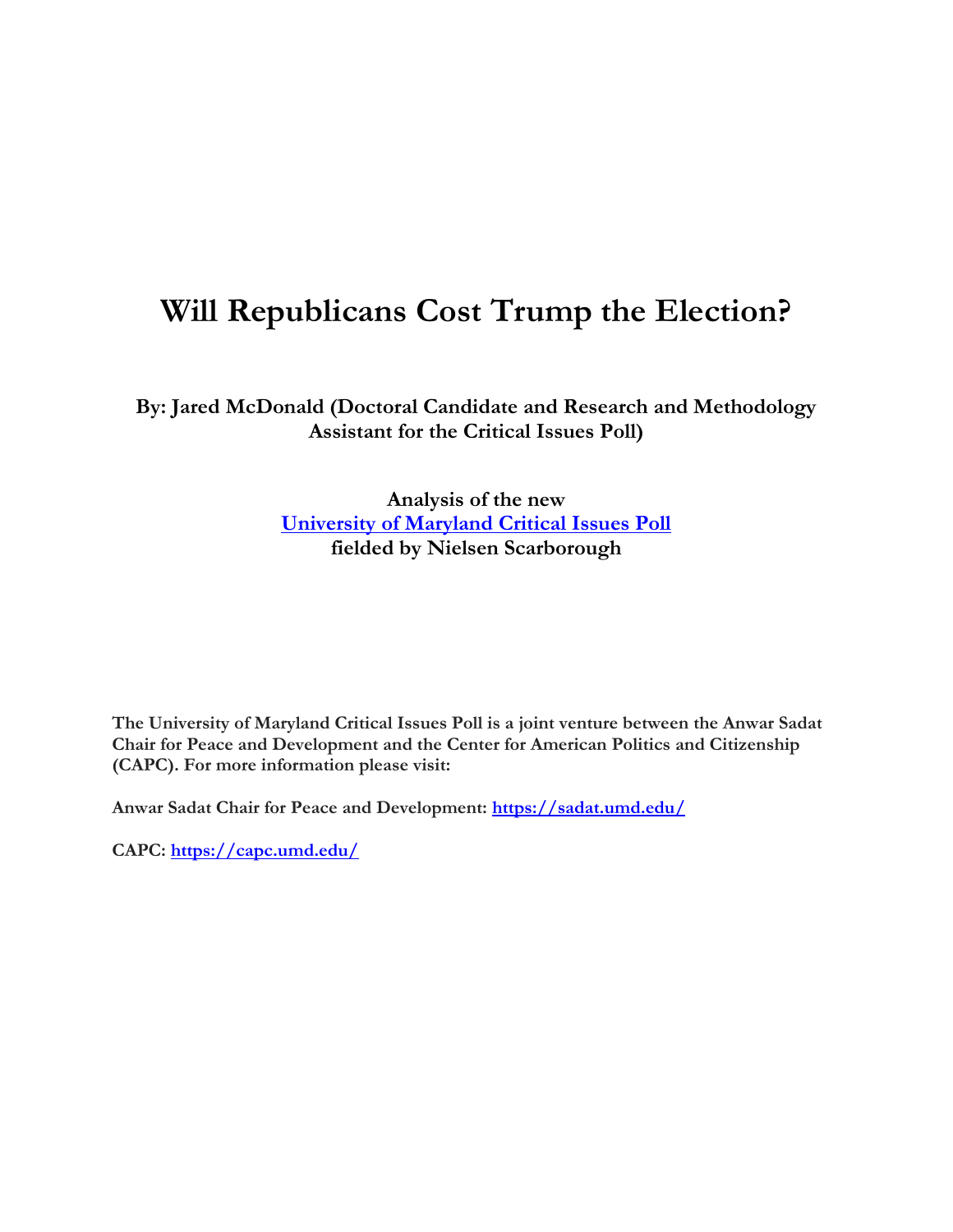In recent months, the Trump Campaign and Donald Trump himself have roundly [criticized](http://www.nytimes.com/2016/10/12/us/politics/donald-trump-paul-ryan.html) highranking Republican officials who have distanced themselves from the candidate.<sup>1</sup> While Trump has faced several high profile [rebukes](http://www.wsj.com/articles/some-republicans-withdraw-trump-support-as-partys-leaders-condemn-comments-1475899482) from party leaders such as Sen. John McCain, Sen. Mark Kirk, and Rep. Jason Chaffetz, it is unclear whether the fractures within the GOP leadership have dampened Republican enthusiasm for Trump. Using recent data from the University of Maryland Critical Issues Poll, we provide evidence that Trump's standing within the Republican Party is damaging his chances for winning only a few weeks out from Election Day.

### **Copartisans Support Clinton more than Trump**

The figure below represents the vote intention for Clinton and Trump, separating out those respondents who most strongly identify with the party of the candidate from those who identify with the opposing party. Looking at opposing partisans, there is nearly no gap between those supporting Clinton and those supporting Trump. Looking at copartisans, however, the picture changes drastically. Both weak Democrats and strong Democrats support Clinton at much higher rates than weak Republicans and strong Republicans support Trump. Focusing on just these two categories (weak copartisans and strong copartisans), Clinton outperforms Trump 87.73%-72.55%, indicating that Democrats are far more united behind their nominee than are Republicans.



**Support for Hillary Clinton and Donald Trump by Party Identification**

Source: University of Maryland Critical Issues Poll (Weighted Averages)

 $\overline{a}$ 

<sup>&</sup>lt;sup>1</sup> On October 11, Donald Trump tweeted, "Our very weak and ineffective leader, Paul Ryan, had a bad conference call where his members went wild at his disloyalty." This was followed quickly by, "Disloyal R's are far more difficult than Crooked Hillary, They come at you from all sides. They don't know how to win – I will teach them!"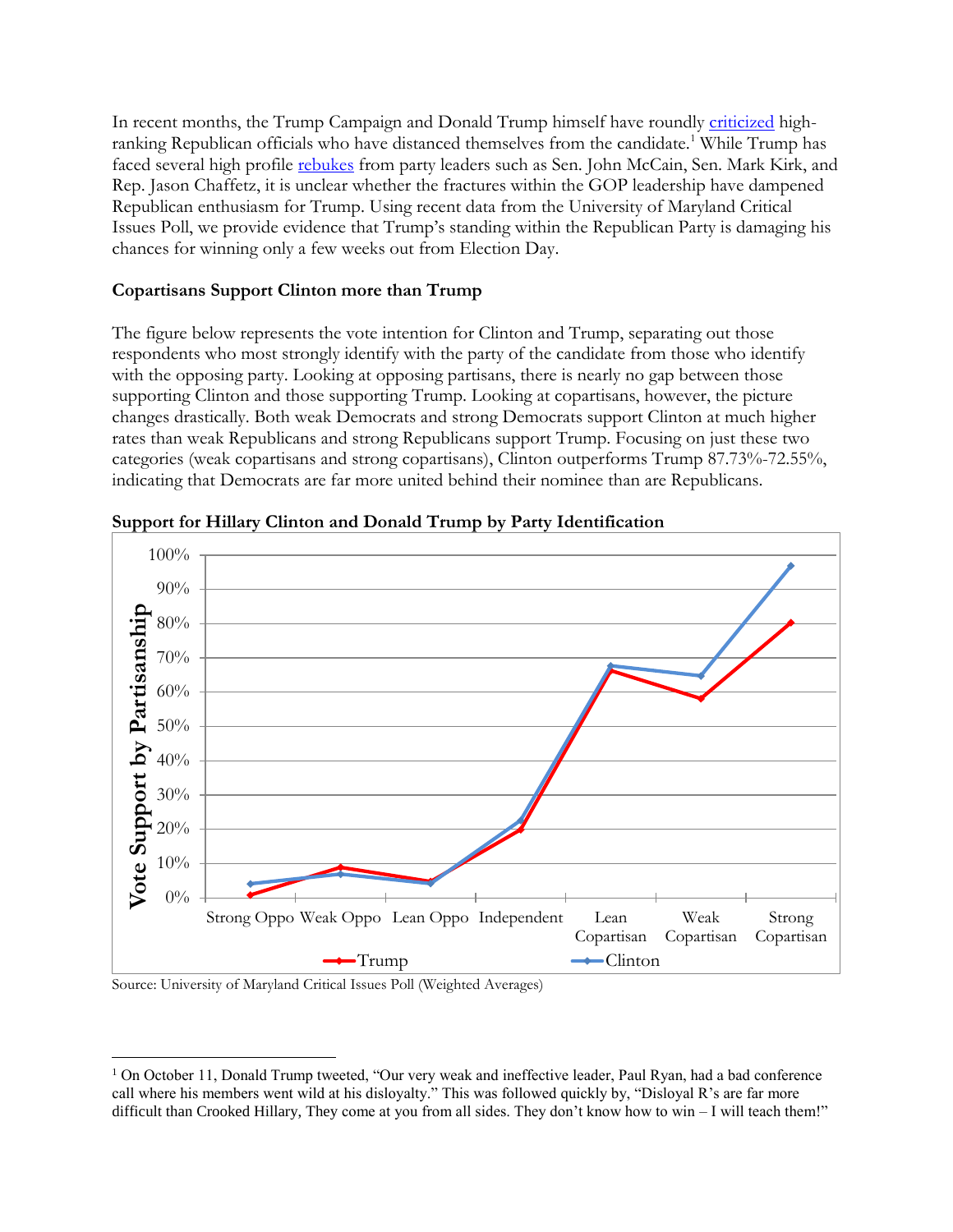## **Is Lack of Party Unity to Blame for Trump's Deficit in the Polls?**

Clearly, lackluster party unity has hurt Donald Trump's standing in the polls, but is it the root cause of the deficit he faces? As of the writing of this post, Clinton leads Trump by 9 percentage points in CNN's [poll of polls,](http://www.cnn.com/election) which is in line with the Critical Issues Poll. Yet 9 percentage points is a large deficit to be explained by only one issue. In order to assess the role of party unity on the 2016 election, we imposed equal party unity on the data in order to see what the likely results of the poll would have been if the Republicans in the sample had supported Trump to the same degree that Democrats supported Clinton. The results can be seen below.



#### **Simulated Poll Results Assuming Equal Party Unity**

Source: University of Maryland Critical Issues Poll (Weighted Averages)

Certainly, a lack of party unity helps explain a great deal of the gap between Clinton and Trump. The 9.3 percentage point gap closes to a roughly 4.7 percentage point gap, bringing the ultimate deficit much more into line with the 2012 election results.<sup>2</sup>

Yet making up this gap does not ultimately change the outcome of the election. Democrats make up more of the electorate than Republicans, and independents in our sample favored Clinton slightly over Trump. If Trump wishes to make up these deficits, he must not only win over his own base, but do more to turn out Republican voters and win over independents. These are major hurdles entering the final days of the election.

 $\overline{a}$ 

 $2 \text{ In } 2012$ , Barack Obama defeated Mitt Romney by just under 4 percentage points.